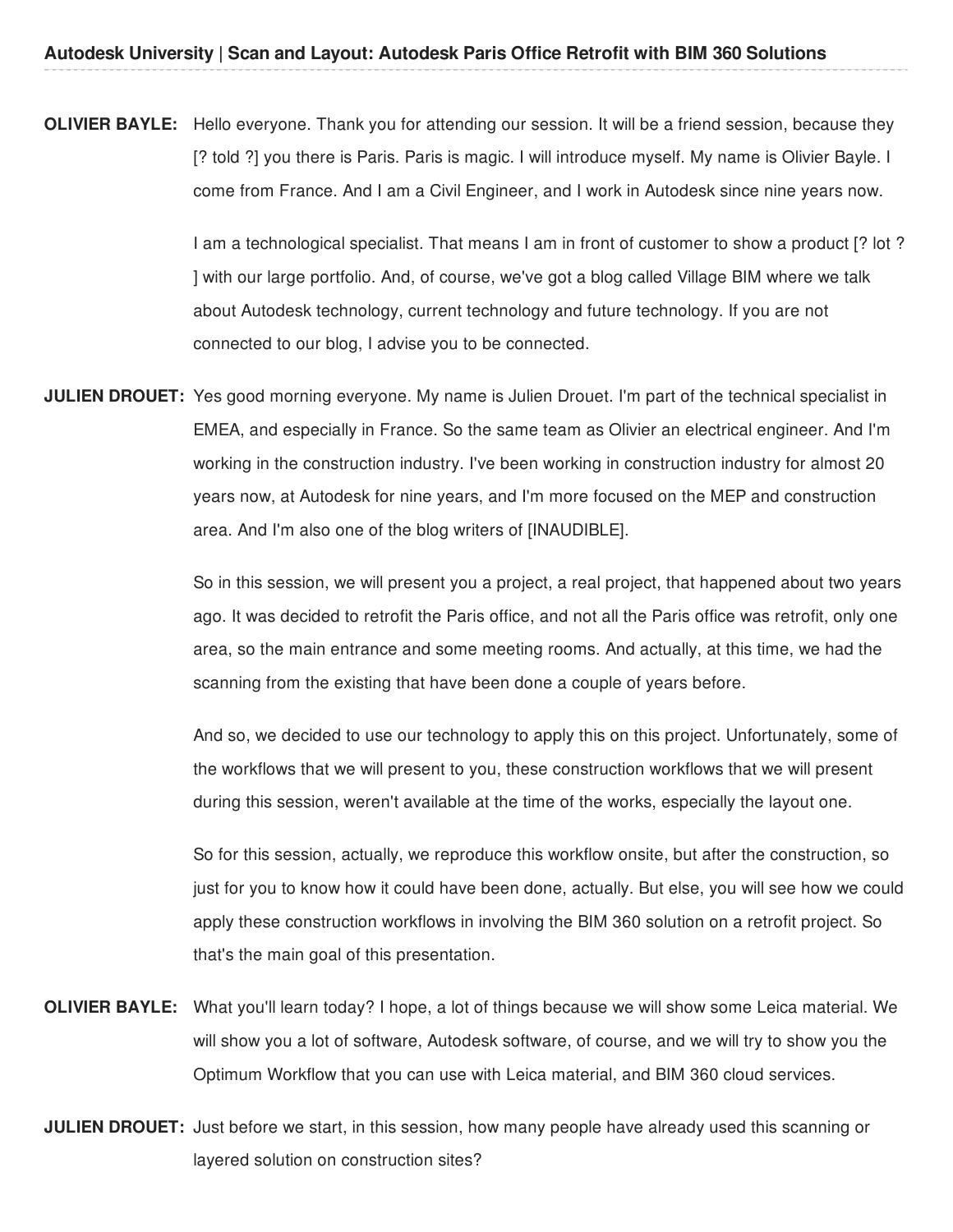**JULIEN DROUET:** OK, thank you.

**OLIVIER BAYLE:** How many liars? Well, before to introduce our retrofit let me give you where the retrofit is based. We are in Paris, with the famous Eiffel Tower. OK, now we will go to the certain district of Paris. The Paris office is near to the Tolbiac bridge, so not so big bridge, but is well known by the guy who lives in Paris. It is the Paris office here. And to the sides, you've got the Francois Mitterand library. Well known also.

> And here, you've got some pictures outside and inside. And this part, it was a part where we were retrofit, where we made the retrofit. Let me explain the workflow that we used. First, so the story start with scanning tree. As you see, we start with a Leica scanner, but it could be done with others, no problem.

[INAUDIBLE] after, to keep the point cloud, we built the mockup, into which software? There is nothing to win. We will see after.

Here, after build this mockup, we need to create some architectural proposition. And we use other software. I will show you after. And we obtain this final proposition. After this, we need to be this onsite. We use [? tutors ?] robotic [? tutoring ?] station from Leica. I don't remember the name. You've got the name?

**JULIEN DROUET:** It's the P40, P50.

**OLIVIER BAYLE:** And we build the retrofit. And we add another thing into our demonstration. It is to [INAUDIBLE] the accuracy of the site will be taken into the final mockup. It is for quality result to see, is what was built corresponding to our mockup? Because sometimes there is some gap between.

> And we use some software, of course. First [INAUDIBLE], [INAUDIBLE] 360. We will talk about this software after. Of course, for the architectural proposition, we will use Revit and [? Format ?] 360. And anybody know [? Format ?] 360 here?

> OK. And for the part of construction site, we use a BIM 360 software services, like a BIM lay out, a BIM 360. OK, first step, it is to transform the point cloud taken in the slide into one single point cloud. Starting to the Leica 3D scan, we use ReCap 360 to merge all the scan in one single scan.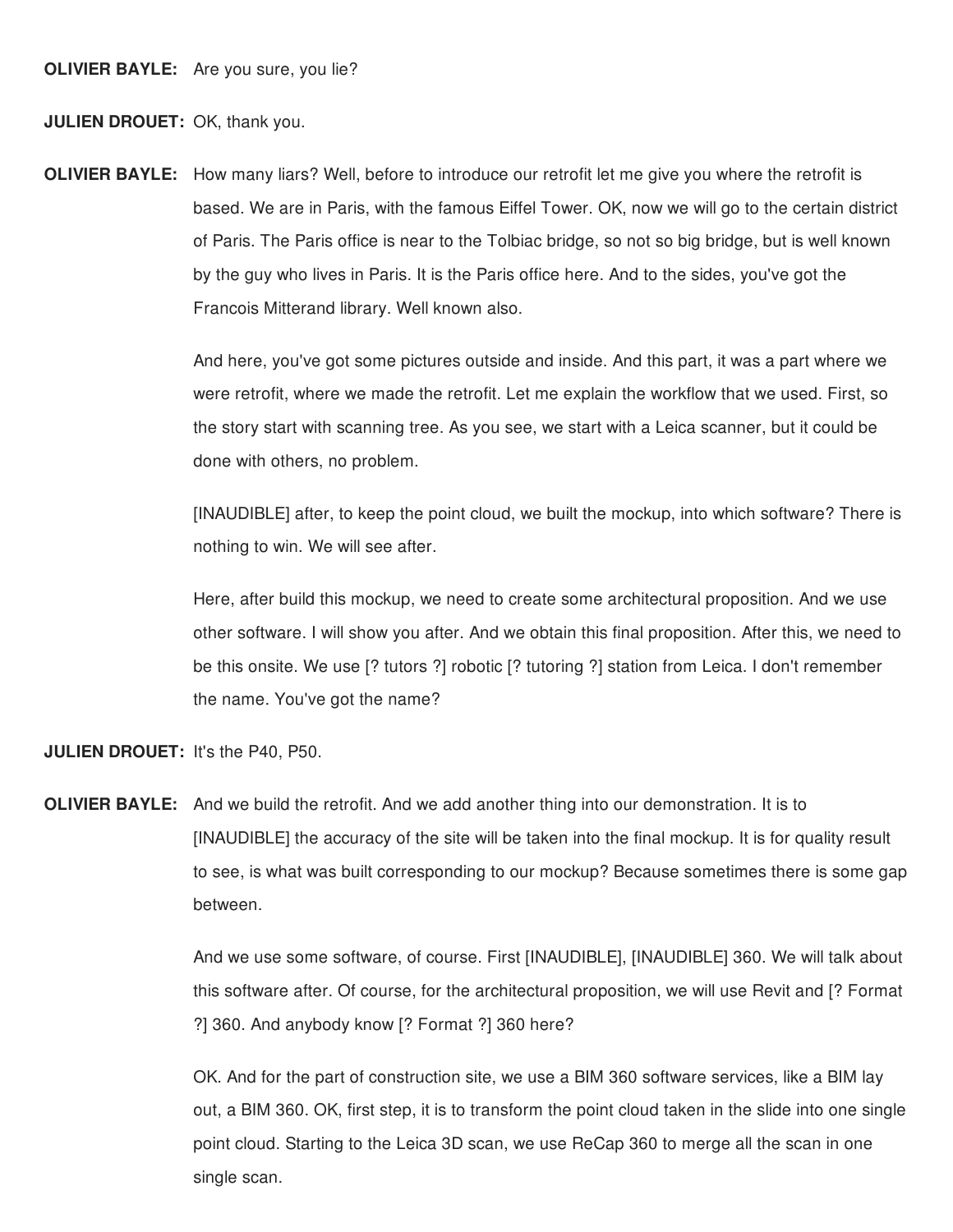By the way, this workflow, you could share your point cloud with other collaborators. And the aim of ReCap 360, it is to generate RCP, or RCS 5, to be open in Autodesk software. For instance, you've got Revit, AutoCAD, 3ds Max, Inventor, Navisworks, and others.

Yes, maybe some people are not-- never use a 3D scan. Let me show you this video. It is where the retrofit was made. You've got these scanner, it was a P40 Leica scanner.

First of all, you set up a scan until you've seen the name of project and some other setup as resolution, if you want color or not, if you want to have one one part of the area, of the 360 degrees area.

After, to set up these parameters, you click on one button-- Scan. You are aware about the Leica announcement about the newest scan? [? BL Key ?] 360? It will be amazing stuff.

First, when you start the scan, there is two steps. First step, you use a laser to keep all points in the space, and you've got x, y, z coordinates. And the second step, it will take some picture, color or black and white color, [INAUDIBLE] color, to colorize your point cloud.

And at the end, 12 minutes after, because about 12 minutes, to take this point out, you've got a nice picture, with color indicates the intensity of each point, because better intensity you have, better accuracy you will have. And it will be this picture.

It is a [? prism. ?] We'll take pictures and laser also. You see, yes? [? It's at ?] the beginning. OK.

And now is the [? state ?] to bring this pointer into ReCap 360. There is three steps.

First step, you collect all [? data ?] into ReCap 360. It is sometimes depend of the number of your scan, the color that you ask. It takes some time. Maybe one hour, maybe more. It depends.

And after collecting this scan, the second step, it is to merge all scans into one single scan. There is automatic recognition. That means it took the first scan with the second scan. It detects what are the [INAUDIBLE] common points, and it merged them, and it created some groups.

And at the end, you've got this kind of result, the number of groups, the number of scan processing, and the final report indicate the accuracy that you have about balance overlap. Of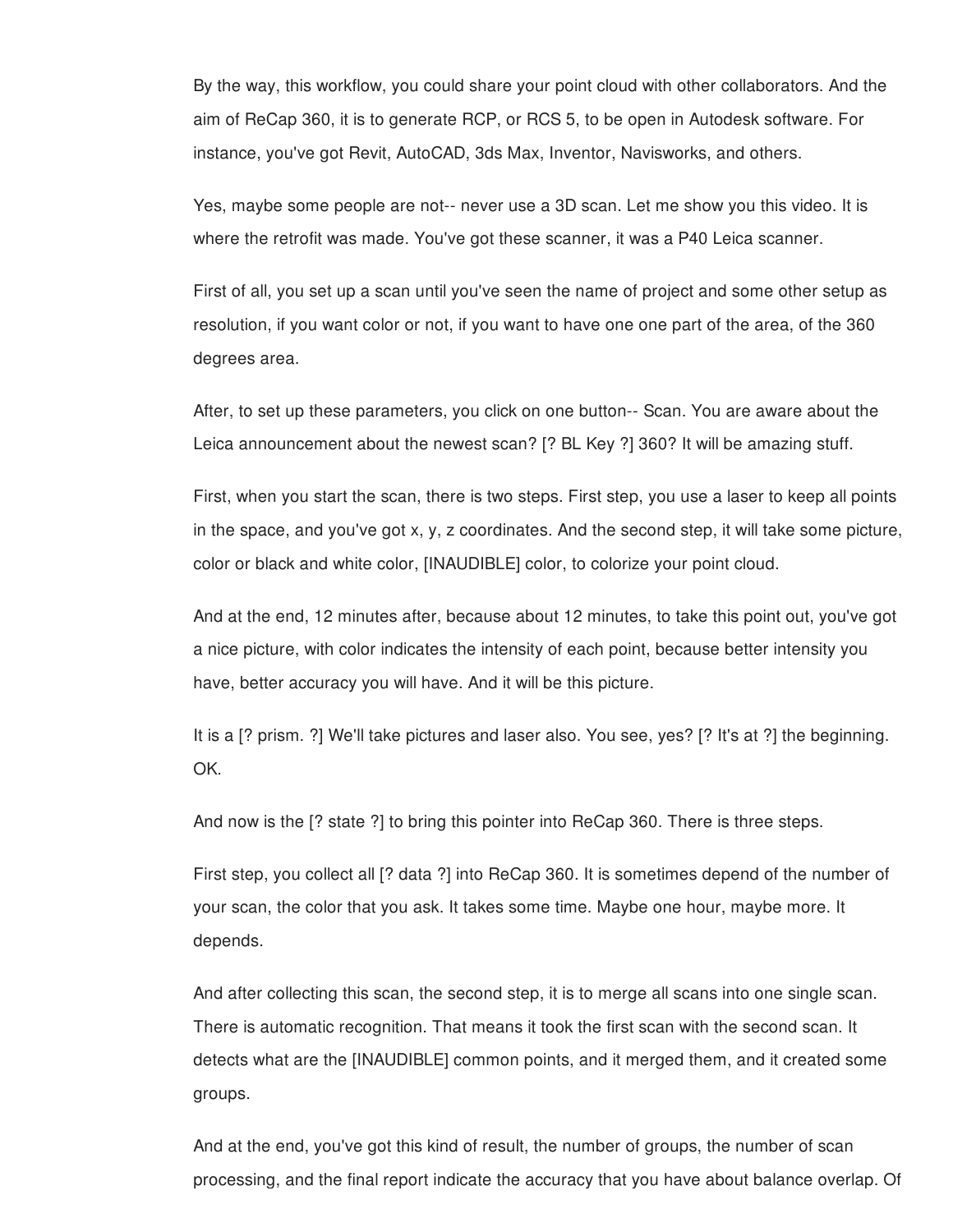course, the green color, we tell you it's great. And as you see, I am great in every scan.

As your last step, it's a short step, it is to render your project. This step, it is to record the point cloud into the RCP Format file to be written into Autodesk galaxy.

processing, and the final report indicate the accuracy that you have about balance overlap. Of

And the final result is this. I will take my computer to show you in life what it is. And I will show you some part of-- you see, it's not a huge point cloud, but, believe me, you can embed it into ReCap 360 a lot of [? points. ?]

As I heard, 1,000 scans you can bring into. Let's have a look-- ooh, my computer is too quick. Sorry.

As you see, you you've got the same picture as I show you before. But it is point cloud. Point cloud allows me to take some distances. For instance, I will take here, and using [? the tab ?] [? mode, ?] I can detect the vertical direction, and I've got the right dimension into the direction. I can take some angles.

## [INAUDIBLE] direction.

You see? It's very accurate because the tie is taken from the point cloud. You can create some regions, regions to remove some path that you don't want. For instance, we create a region. By plane I select some point, and iterate for me a region I can give a name.

Let's say, [? Toto. ?] And you record it, and you've got your Toto. You know Toto? Toto is a French name.

And you can fix, or you can lock your point clouds. That means you can not select, and not make what you want on, but also you can switch the point cloud not to see, not to make some mistake, to avoid some trouble that you can have.

And, by the way, when your region is fixed. You can create like this some selection. And, as you see, I select only this point cloud. That means, if I create a new region, let's give a name, you can, if you want, remove. I've got to [? roll ?] behind the chair because there is no point under the chair.

But you can clean your point cloud by this way. Of course, I can go deeper in ReCap Pro 360 because there is a lot of options inside, a lot of features, but I can give you some information about cleaning because we've got automatic cleaning. That means it is an automatic process.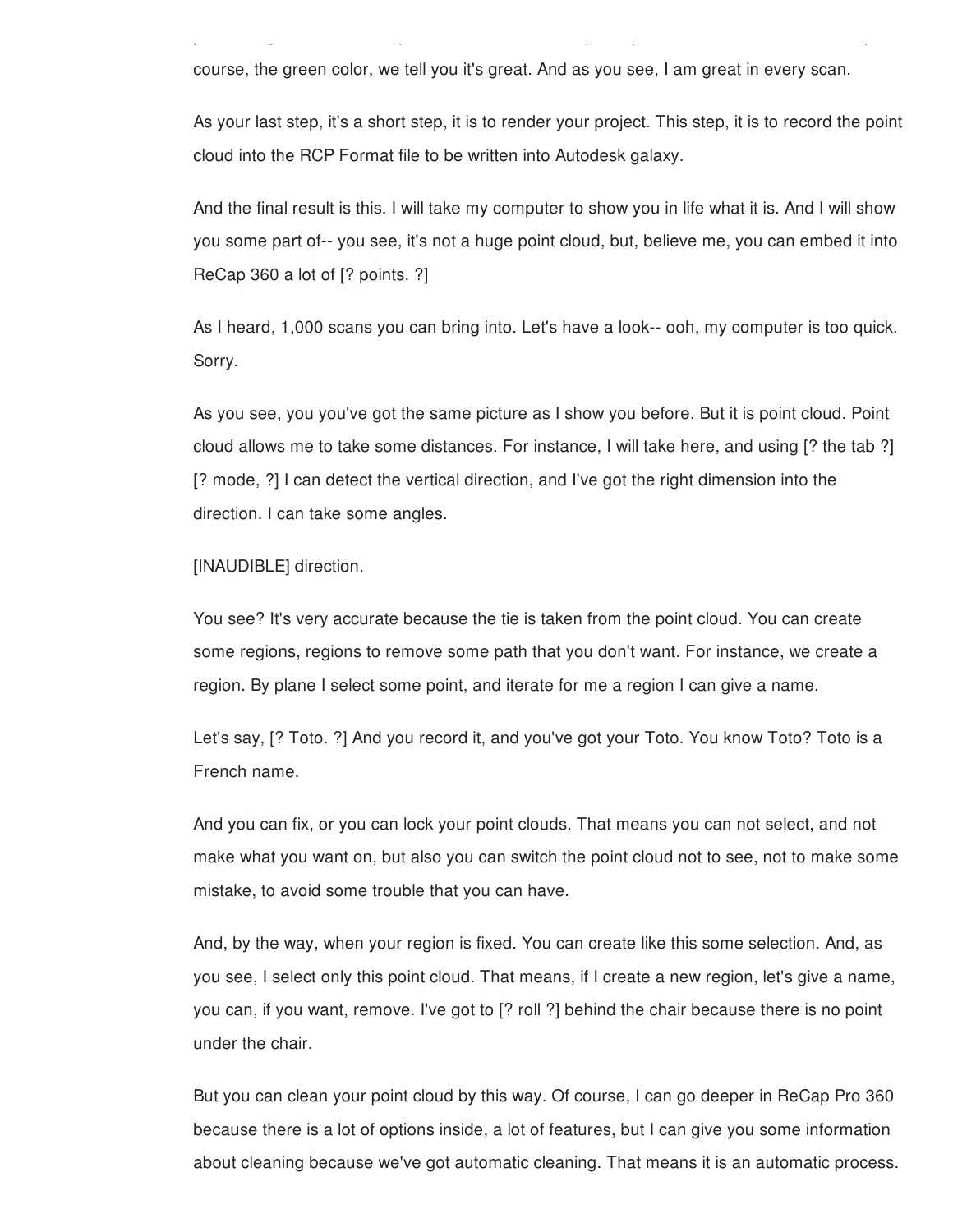It detects which points are noises, and it created a special group that you can remove or [? not see. ?]

## **JULIEN DROUET:** [INAUDIBLE]

**OLIVIER BAYLE:** [INAUDIBLE] yes. There is another terrific feature I hope you will use after our presentation. It is to scan to mesh. It is to create, starting to your point cloud, create a mesh. It is awesome.

> Let's go return to our PowerPoint presentation. Second step, it is to bring the point cloud into the software. And the software that, to build the mockup, we use Revit. But we can also use Inventor, 3ds Max, but for IC stuff, it's better to use Revit.

Well, I will show you what is the way to bring the point cloud into Revit and show you what is the best way to create some [? wall ?] or whatever. [INAUDIBLE]. I will start with a structural template. It's my template, but you can create you template. I am in to 2D plant, but I can create a 3D view. We will see that further. I will insert the point cloud. You've got to dedicate a button in this area.

And I will select the famous [? RCP ?] file. OK. It is insert, and I will show you, in 3D view, my point cloud. OK?

So then step into Revit. It is to put the point cloud on the right position. So that means I will take an elevation or cut. I will [INAUDIBLE] the point cloud. I will take the tool displacement. I will take one point, and I will put this point on the right level. Not so complicated. I will go on the level one. I will make this modification. I will turn the point cloud.

As you see, there is some snapping, some snaps about point cloud. For guys who have never seen where snapping options, where they are, you can find them into [? manage ?] table, snapping option, and you've got point cloud here option. Be careful to switch on this option because it's not so easy to make what I've done without. And after that, I'd advise you to [? pin ?] your point cloud.

After that, you can use some Revit tool. For instance, I will put one camera here. And I have, as a result, as it was a mockup. I will show you some other features. I will use my 2D plan with my perspective view, with my camera. OK.

I will draw, for instance, I will draw something to show you what how powerful you can get using Revit [INAUDIBLE]. Because [INAUDIBLE] [? of ?] software, and sometime we make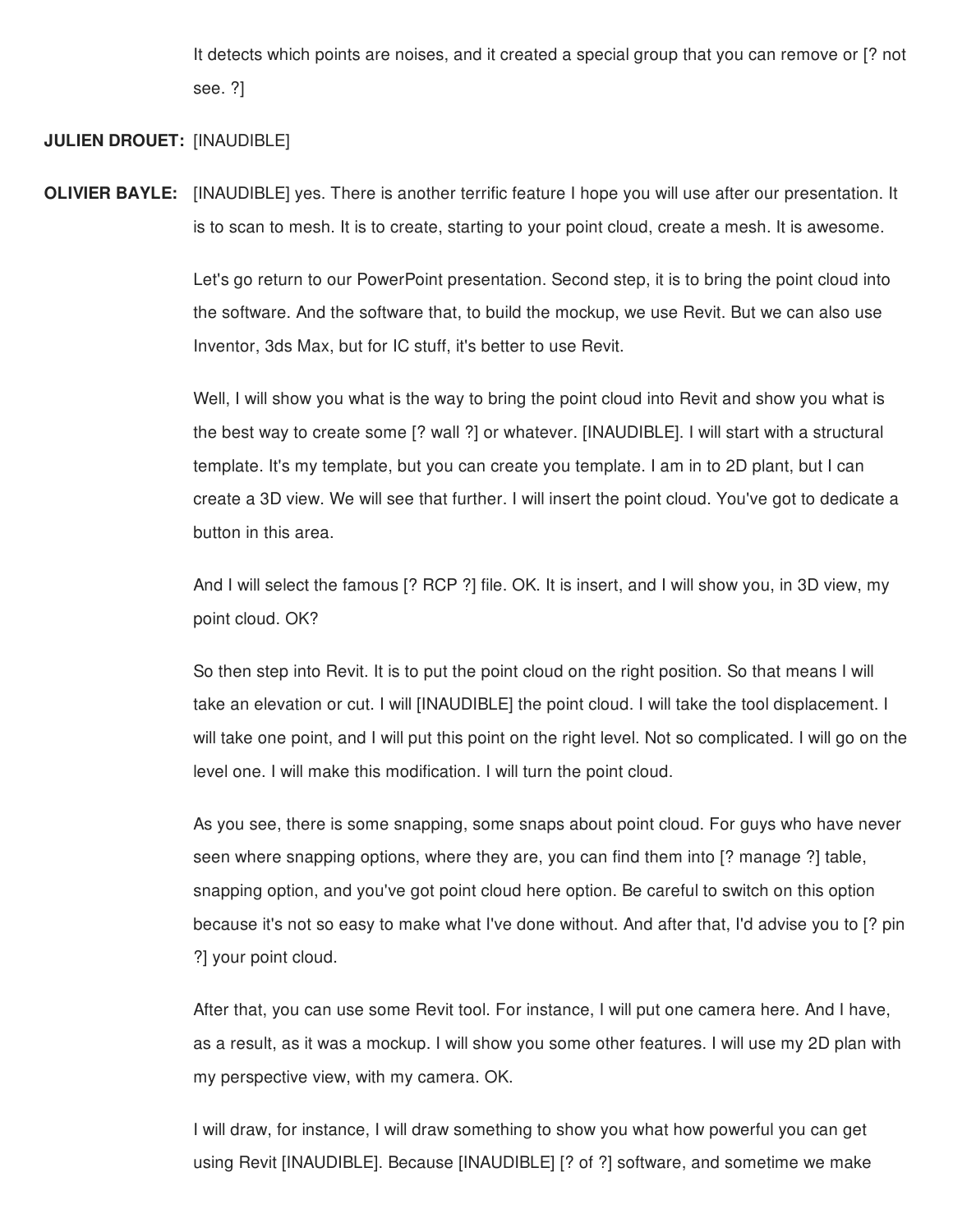some mistake.

I create a wall. I'm sorry, I create a wall, but under the mockup, I will select [INAUDIBLE] and [? create wall. ?] And you've got, in 3D here, the wall. Let me show you. OK.

It's not a big deal. It's very easy to create your mockup basing your mockup on the point cloud. But when you work [INAUDIBLE], when you [INAUDIBLE] Revit, you can have this kind of result. I will show you the final result. I give you some metrics at the end of my presentation, to give you, if it took me one year to create this, or 10 minutes, it's not the right-- but you [INAUDIBLE].

OK, that is a final [INAUDIBLE]. As you see, I put some walls. I put some table [INAUDIBLE], and the desk here. And based on the point cloud.

Now, the second step-- oh, I can show you in deep the model. I will switch on the point cloud. It is an option that you can find in [INAUDIBLE] graphics of Revit. And you can show cutting. I've got some cutting.

I've got, as you see, I put some lights because, at the end, I can create the 3D view, or view, with a nice nice presentation that's a nice rendering, and the more you put objects in your scene, the more pleasant it will be. But we will see later what could be done with this.

The next step, it is-- I will return to the PowerPoint. It is an architectural proposition. In front of you, you've got two engineers-- one structural and one NEP. And we tried to make another job [INAUDIBLE]. Not so easy, but it's done.

OK, starting to this initial condition, we use our brain, as I said, to use another software called- for me, 360, there is two versions. One based on the cloud. It is [? form 8360, ?] and there is another one, [? form 8360, ?] for Windows. And I use [? form 8360, ?] for Windows, and we create some bunch of propositions and-- for instance, you've got here one proposition, more advanced with material, with [INAUDIBLE] of this final proposition.

And I don't know if you are aware, you can send your proposition directly into Revit. That is part of the workflow that you can made to not other [INAUDIBLE] between the conception and Revit stuff. And for those who never seen [? Formit, ?] here you've got Formit.

And it's very easy to use. For instance, I will create one shape. We will use [INAUDIBLE] tool.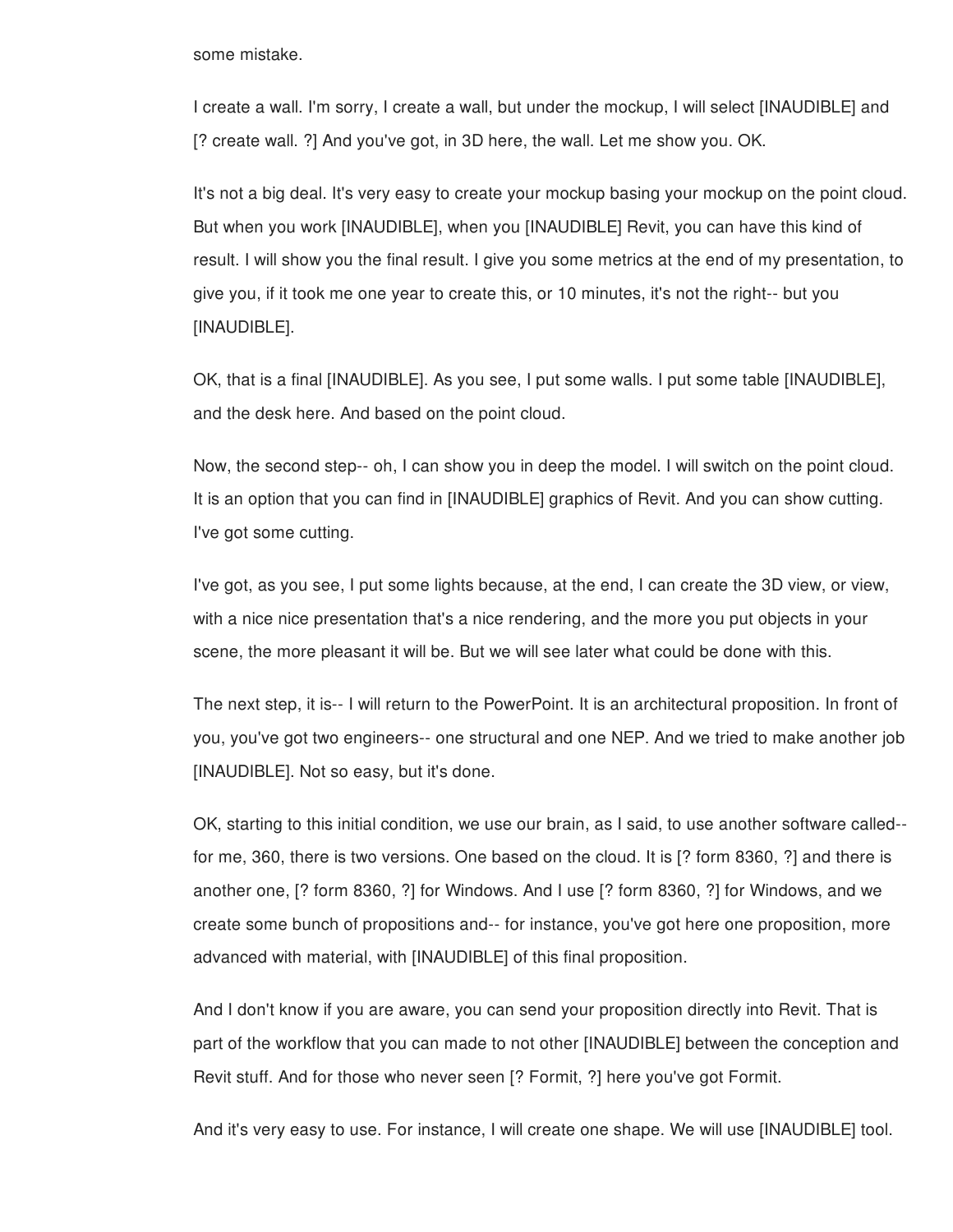OK? And it's not closed because I should have-- It's not closed-- So it doesn't matter, it's not imperial.

I can push/pull.

I can add some fillets. Also, it is very important to grade the fillets. At the end you can trace this kind of stuff. As I said before send into Revit. You've got this shape and you can continue to finish your work in Revit.

The final proposition was this, as you see this is the same file, but we used an option in Revit. I don't know if you are aware there is a design option, you can have several options in Revit. And It's easy to handle a lot of propositions in Revit. For instance, I will show you what it looks like in Revit. Using this option is very simple, because you start from the initial condition, that initial condition was your external world and uses this option. I've got some books where I retrofit an office.

Let's continue, an so I think the most attractive parts are for you.

**JULIEN DROUET:** OK, let's consider now, you you have your design option, you have to chosen what would be done on the construction site, and you want to take advantage of this model you have to put the information on the construction site. The first step would be to add points in your model, so that you will be able to get these points and use these points on the construction site through robotic stations such as the one provided here. The workflow involves, of course Revit, Autodesk Point Layout, BIM 360 Glue, and BIM 360 Layout.

> Here in Revit we will use the Autodesk Point Layout application, the add-on that is provided with Autodesk Point Layout. We will be able to add points automatically, either directly on walls, or on a window, or any kind of element. Or you can also use it for faces, for instance you put points on faces every 3 inches or something like that. That's what we did for this project. We had automatic points on each face of this curved wall because we will focus on this wall, which is the most difficult to lay out on our project.

So once you have all these points we will just filter the one on the bottom. To use it on the construction site, and so we filter it, we select it, and we just change the description.

**OLIVIER BAYLE:** I've got 54 points.

**JULIEN DROUET:** This curved wall, and information, would be easier to find on the construction site. The second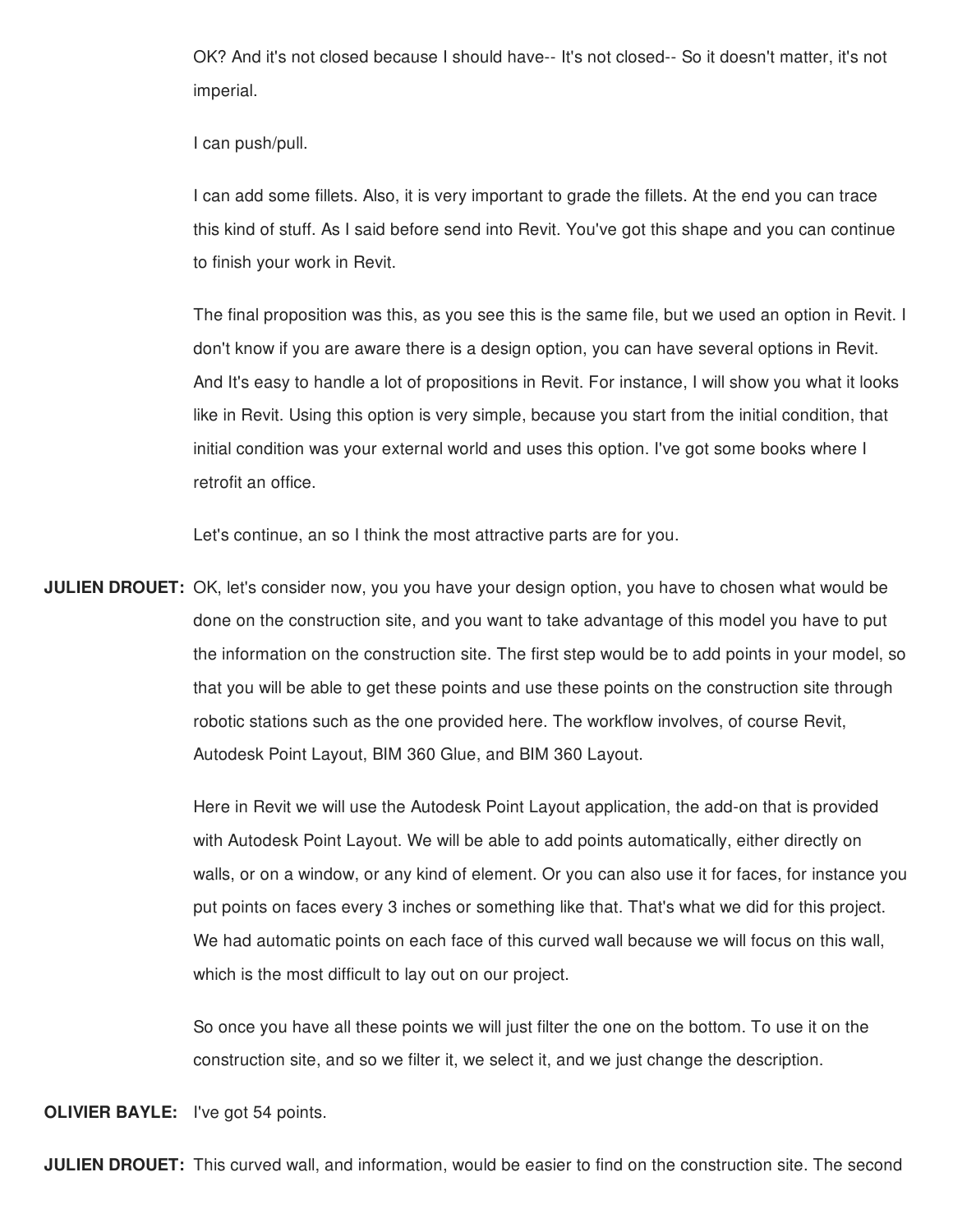step is to push your model, with the points, on the cloud. For that we will use BIM 360 Glue. That way we will glue our model where we have all these take-out points, these lay-out points in BIM 360 Glue. You can glue any kind of view, and in that case, we will just upload the 3D view and in the name of the room concerned it is Di Venci meeting room in Paris.

Now in BIM 360 Glue, you can just check that you have your model and the points. And you can of course, access the information on the points that are considered as an element of the model. And the final step, of course, is to check that in your BIM 360 Layout application on the iPad, you also have this information. Which is logical because it's using the BIM 360 Glue model, and in our case we opened the model and you see how all of our curved wall points are available in the application.

Now let's move to the construction site. The first thing to do, of course, is to localize, to position the robotic station in the model. If we want the robotic station to show where the points are, it must be geo-localized in the model. For that you need to use some reference points. It means that you should have a point on the construction site that you have identified as something [? sure ?] and that is existing also in your model. You need two points like that at least, and with these two points you will be able to know exactly where is your robot in the model. There is a process on the iPad to do so. As I explained with someone we didn't have the video for this work done during the construction site but we reproduced the workflow this summer when the office was empty. Just to show you how to proceed for this layout workflow.

Once the robot station is positioned in your model, you will be able to layout, to stake out, all the points on the construction site. That's the goal of the second video. You have two ways to layout points. The first one is to use a prism, the robot will send the information to a prism, and then the prism will be positioned exactly at the point. The second solution is to use prism-less, it's less accurate. Depending on the angle of between the laser and the ground, the position of the laser can be big and it's not so accurate, but it's easier. What you have to do is to select the point on the application and then ask the robot to show you where the point is on the construction site.

The laser will directly show you, it's here, then I mark-up, then next point, next point, next point, and so on.

**OLIVIER BAYLE:** There are some beeps.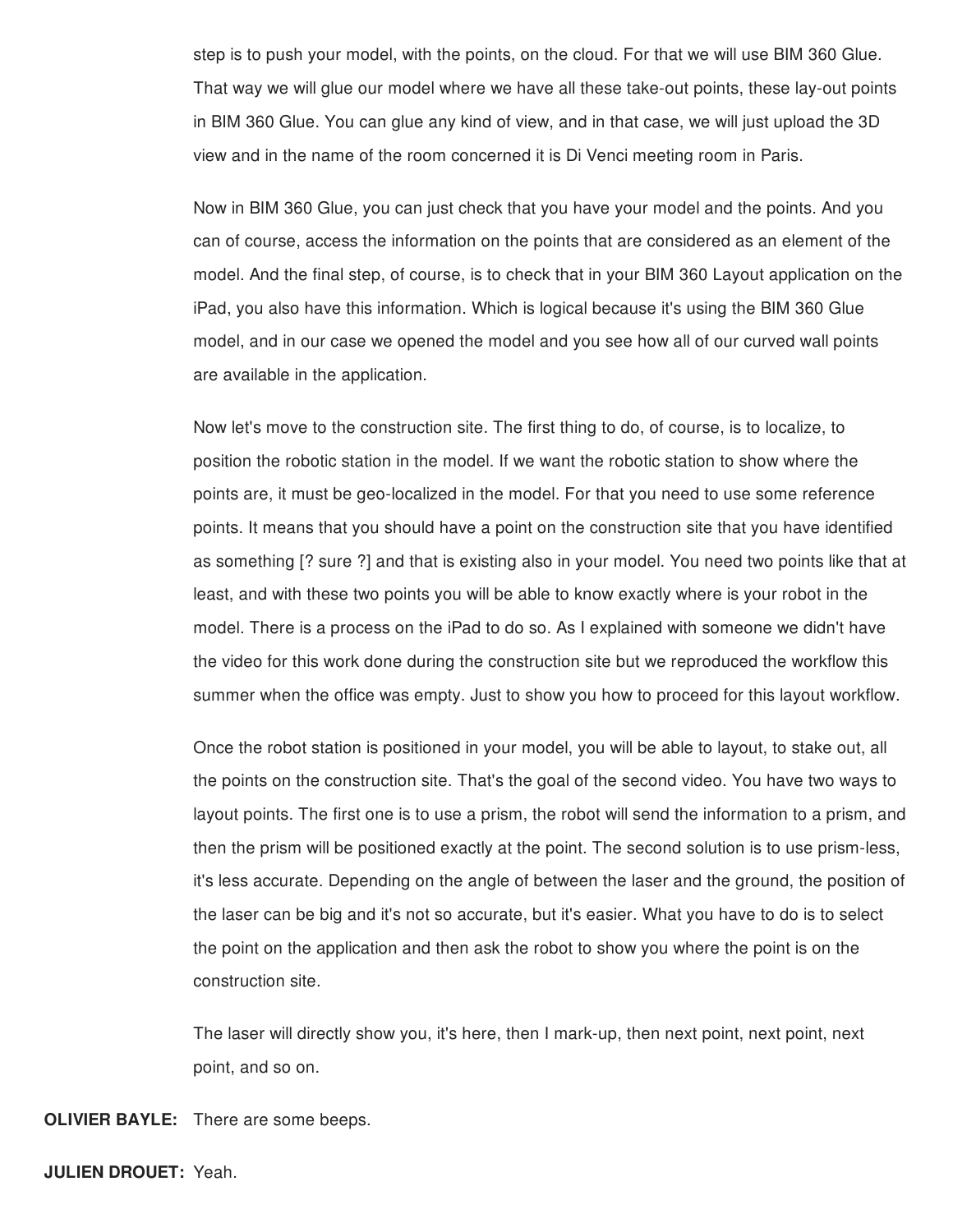**OLIVIER BAYLE:** Sometimes it's a little boring because of that beeping.

**JULIEN DROUET:** Once you mockup all your points on the ground, at the end you have exactly the way you must build your wall. In that case the skeletal I don't know if we see correctly, but we can see that this curved wall implemented, or positioned, on the site. So here are some pictures of the construction sites. On the bottom left side, you can see this curved wall in construction and on the topside once it is done.

> The last, I would the last part of this global workflow is what happens when the project actually is done, and you want to check to verify if what has been done on the construction site, what has been built is correct and is corresponding to your model. So in that case, the full workflow, will involve different model and solution. So you can do this comparison two ways. The first one is to make a scan, a global scan as you did at the beginning of the project, before the retrofit. You can rescan everything and just compare with your model, with your final model. So in that case, you will use the scan in ReCap 360 and Revit.

The second way to do it is if you want to verify, to check some specific points where you have a doubt, or if you want to verify that it's OK. If it's important, you will have to redo, or if it's not so important, just modify the model to a date. So in that case, we will use a robotic station layout, Glue, point lay out, Revit. It's a reverse process that we just did for the layout part.

Here we are back in the De Vinci room.

## **OLIVIER BAYLE:** The real room

**JULIEN DROUET:** The project is done, and we want to check if the little windows you can see on the curved wall are correctly positioned in my model. Now it has been done. So I just select a point in the angle, and I see it's not exactly the case. So I will manually move the position of the laser on the right position. On the existing position of the window, and we collect through the BIM 360 Layout app. I would just click and collect and it will get the new position. So the real position of the angle of my window.

> I can check for different elements in our case. We just did it once, the goal was just to show you the principle. You give it a new number for your collected point, so that you will be able to find it easily. Later you can add a description. Once you you get all this information, you will reconnect your iPad to the internet, and at this moment, all the collected points you added in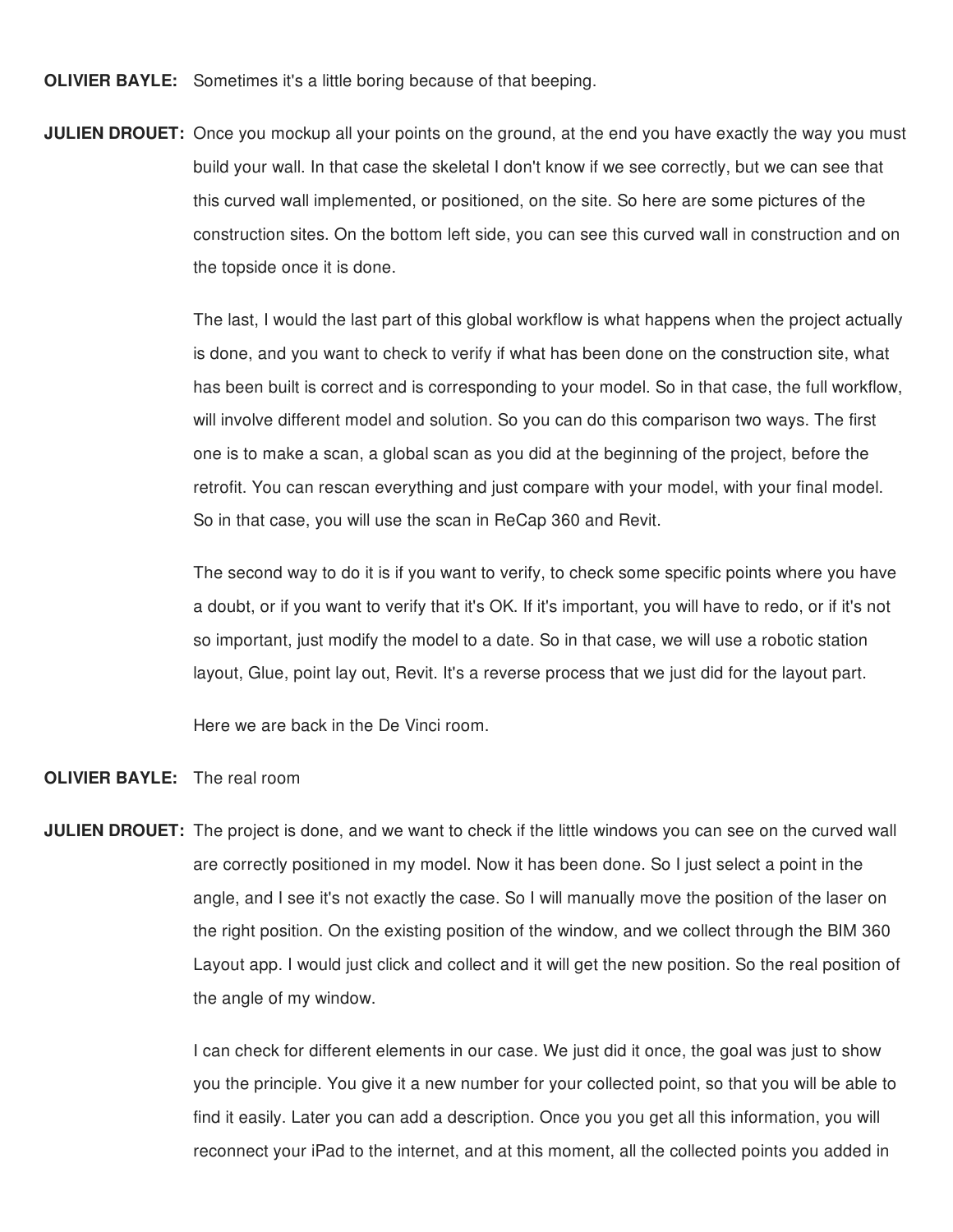your model will be uploaded on BIM 360 Glue.

**OLIVIER BAYLE:** Yes because we cannot use this process, you are not obliged to be online, you are offline.

**JULIEN DROUET:** It's working offline too. Most of our BIM 360 solution, the main advantage is that you can walk offline and you use the cache of the mobile device. Only when you are connected, everything is synchronized. So that's exactly what happened in this case. So we just re-upload all the information on BIM 360 Glue.

> Now back in BIM 360 Glue, you'll notice that it's in the web browser. If you want to get this information you need to launch the web browser interface, not the application. You have a filter tool so you enter the number of the point that you collected and you can see that I have an as-built point.

> Then back in Revit, you will do the reverse process as we did previously to implement the points. I will actually re-import, in Revit, from BIM 360 Glue the new point I collected on the construction site. Now the point is here as you can see, and now I have two solutions, either I destroy the wall and redo exactly the window where it should have been, or I can just update the model and move this window to its right position. On the position it is exactly on the construction site.

**OLIVIER BAYLE:** Now this way we can deliver a correct model to your customer. It is an issue, there is a reality and there is a mockup, and sometimes there are some gaps between. Yes? It will be a question as you pose, what is your metrics about what you have shown today? Not a big point cloud, it's only 7 scans, and this scan was made in about one hour because one scan will take me 10 or 12 minutes. Taking into account that I need to change position of my scan, one hour, it was about one hour.

> Concerning registration and the indexation made it into Recap 360 Pro, it took me two hours and a half because this workflow into Recap 360, the biggest part is to import the scan and to index them. Of course it takes time, but in reality when you've got more than seven scans you launch them, the indexation and registration during the night.

About point cloud, only 45 billion points. I said only because most of the time there is more than 45 million.

Concerning manual cleanup, I'll show you a little example to clean a chair. It took me five minutes because I may scan during vacation. If there is anyone in the room, if I can give you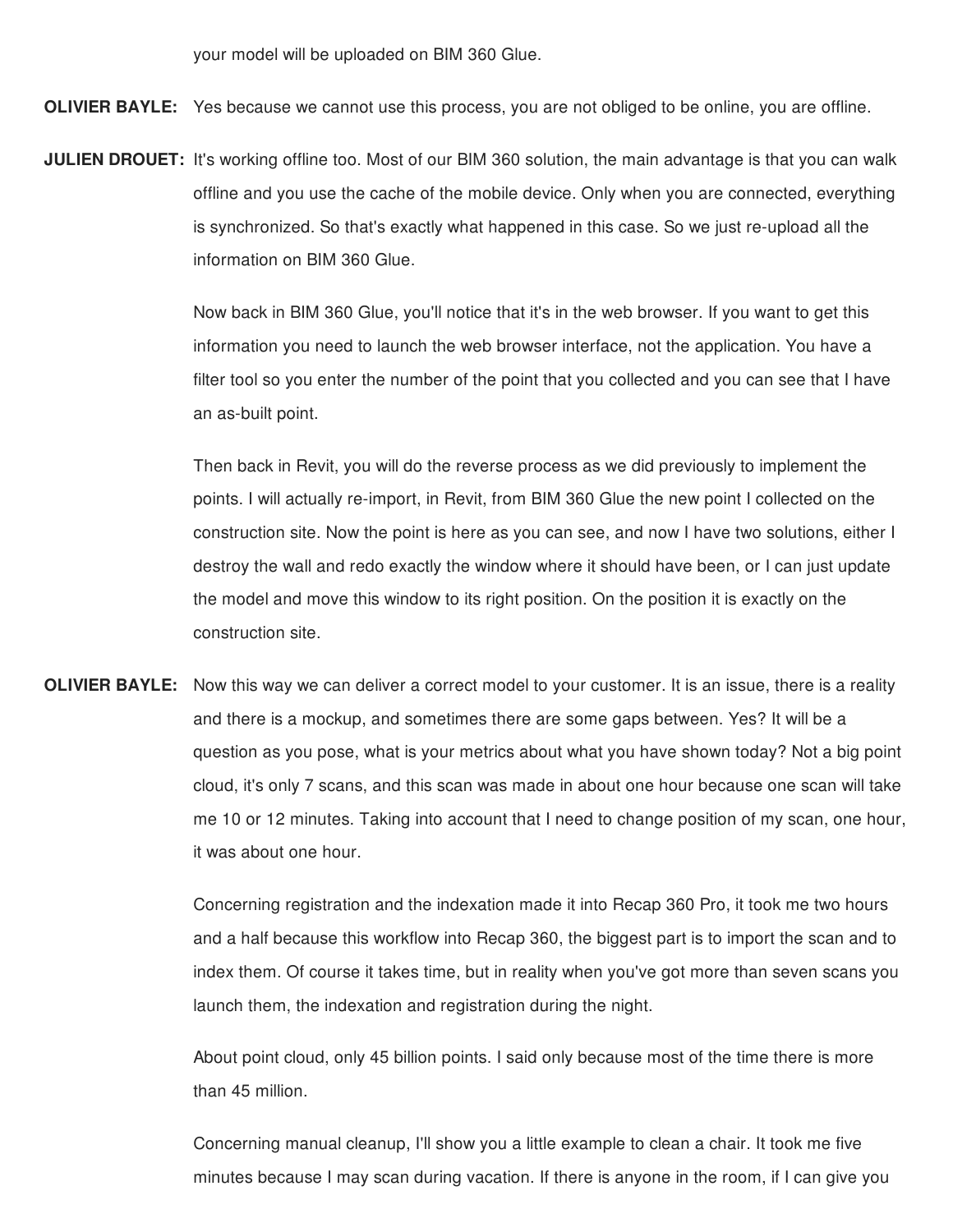some advice, when you use this kind of material the less you have noises in your scene, in your scenes, I mean people, cars, the better. You save some time into your ReCap 360 Pro process. At the end, to create a mockup, the initial mock up, It took me one day. Eight hours in France, I don't know how many hours you work in the US, but in France, I do one hour or more, I got my manager here. You understand?

OK? But, of course I know very well Revit. I can inform you, I use my own [INAUDIBLE] with my mouse, but you've got some special tool, external tool, but it was-- it is plug-in, provided by [INAUDIBLE], provide by [INAUDIBLE]. You can bring this [INAUDIBLE] into Revit. And of course, it gives you-- it saves a lot of time.

I don't know if anyone use this kind of stuff? Plug in from [INAUDIBLE], it's called. Pointers for Revit. The [INAUDIBLE] is called-- oh, I missed it. Can last for but there is also too. Yeah yes yes actually at this time sure you have LHR and itchy I think it's the new one arrived and Trimble is also supported but not with the BIM 360 layer application.

So with Trimble, you are able to send only a text file with all the other position of the points. But from Autodesk point layout, you can create this kind of text file with the x, y, z information and send it in a Trimble.

**AUDIENCE:** [INAUDIBLE] the iPad with [INAUDIBLE].

**JULIEN DROUET:** Yeah. The [? work ?] for which we just present you is working with [INAUDIBLE] and Leica and soon with the [? ET ?] as well.

**OLIVIER BAYLE:** And take care when you say Leica It's not all the material of Leica. It is especially this--

- **JULIEN DROUET:** There are two or three robotic station that are compatible with the solution. The connection, actually, between the robotic station and the iPad is done through Wi-Fi. But recently, it was announced that for the [? IP60, ?] the last one, it's also available through Bluetooth. The issue with Bluetooth is the distance. So in interior, it's not an issue if you want to use this process. In exterior, outside condition, Bluetooth is maybe not recommended because you can lose the connection easier. So that's the main point.
- **OLIVIER BAYLE:** OK, using Revit, there is a lot of stuff into Revit. But you take the advantages or the benefit to [? review. ?] And I put some text behind the pictures that tell me the truth-- which is the reality, which is the virtual reality. OK, it is virtual. It is from Revit because there is no AutoDesk logo. I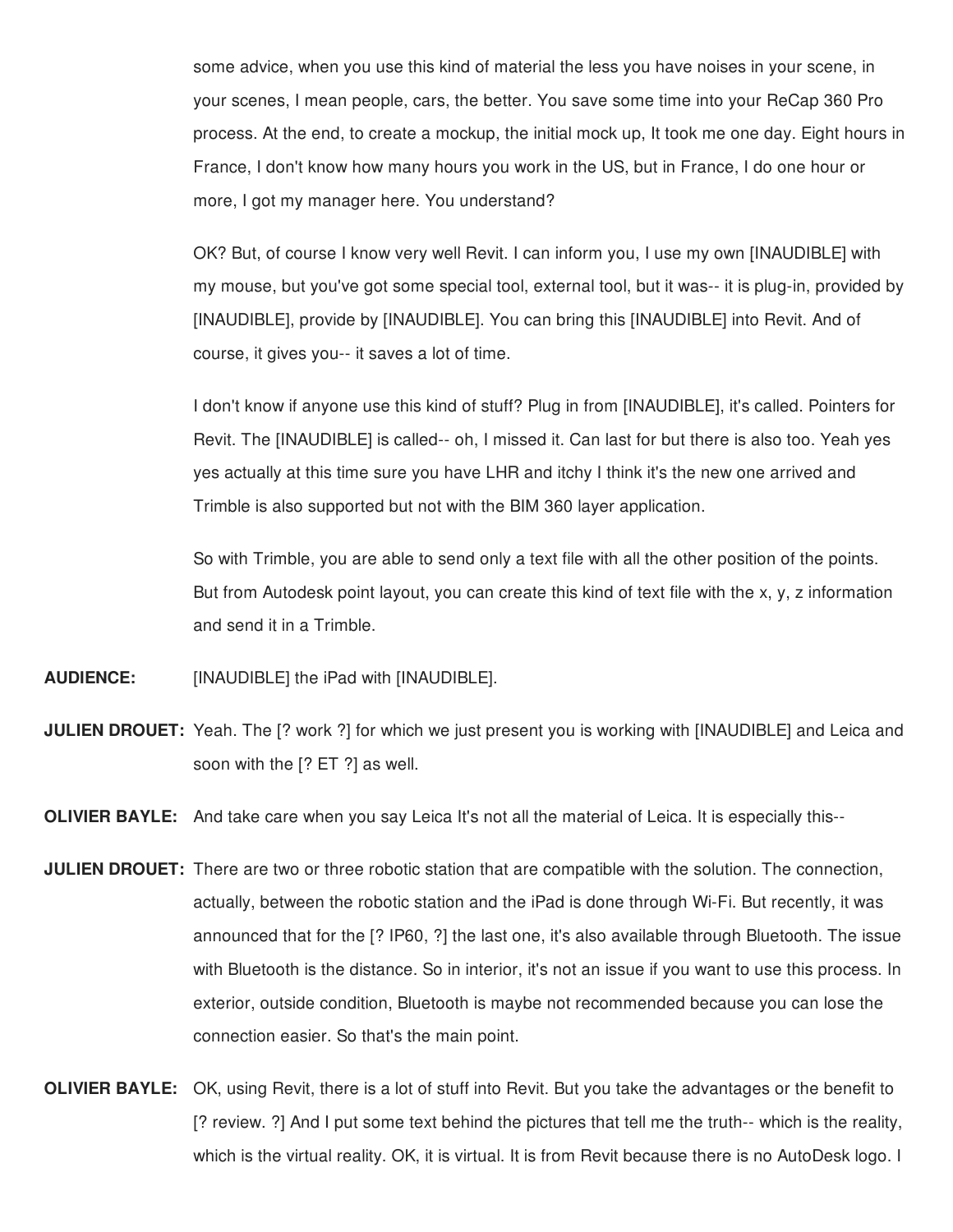don't draw it. But you see it look like the same.

**JULIEN DROUET:** It's really realistic, actually.

**OLIVIER BAYLE:** And more you put detail in your mock-up, more accurate you will have [INAUDIBLE], accuracy [INAUDIBLE]. And another point of view in the room. Of course, I can give you another advice using the 3D scan, there is some refraction when you've got some windows. And as you see, I close the windows not to have this issue. It's not an issue. But to [INAUDIBLE] your point, [? Claude, ?] it's easier not to [INAUDIBLE].

OK, conclusion-- we need to tell something before this, no?

**JULIEN DROUET:** Actually, our main regret was that some of the technology we presented you were not available at the time of the construction. So we couldn't provide you some pictures of using the scan on the construction site real. But I think, globally, the goal of this presentation was just to apply this construction workflows on a project and just show you the different step of what could have been done in the best world if everything would have been available at the time of the construction.

> Another point-- maybe you will show shortly in ReCap, the last scan because just to notice the first scan Olivier showed you at the beginning of the presentation had been made with materials that have, actually, three or four years. So it's not the whole material. But the technology evolved. And the quality of the scanning today is much better. And you will be able to notice that through this presentation.

**OLIVIER BAYLE:** And as you see here, it's still loading. If you come to visit us in Paris office, we will get that in reality, not virtual reality. But we can meet together in virtual reality, if you want. And you've got this bubble. I call this in French, [? panorama ?] [? view. ?] But I don't know. They call this a [? rare ?] [? view ?] into ReCap 360 Pro.

> And another trick, tips, that I can give you for Revit. When I use Revit, I use point cloud inside. But I use this scanorama [? view ?] to create the marker because sometimes you've got more detail in the pictures that you can have in the point cloud. I made a request into Revit to have this view and to put this view in different screens. You've got two screens. One screen with this, one screen with Revit.

And we show you the final mock-up into Revit here. As you see, I create some cube that you have into the point cloud and the reality. Not so complicate. But I based this creation on the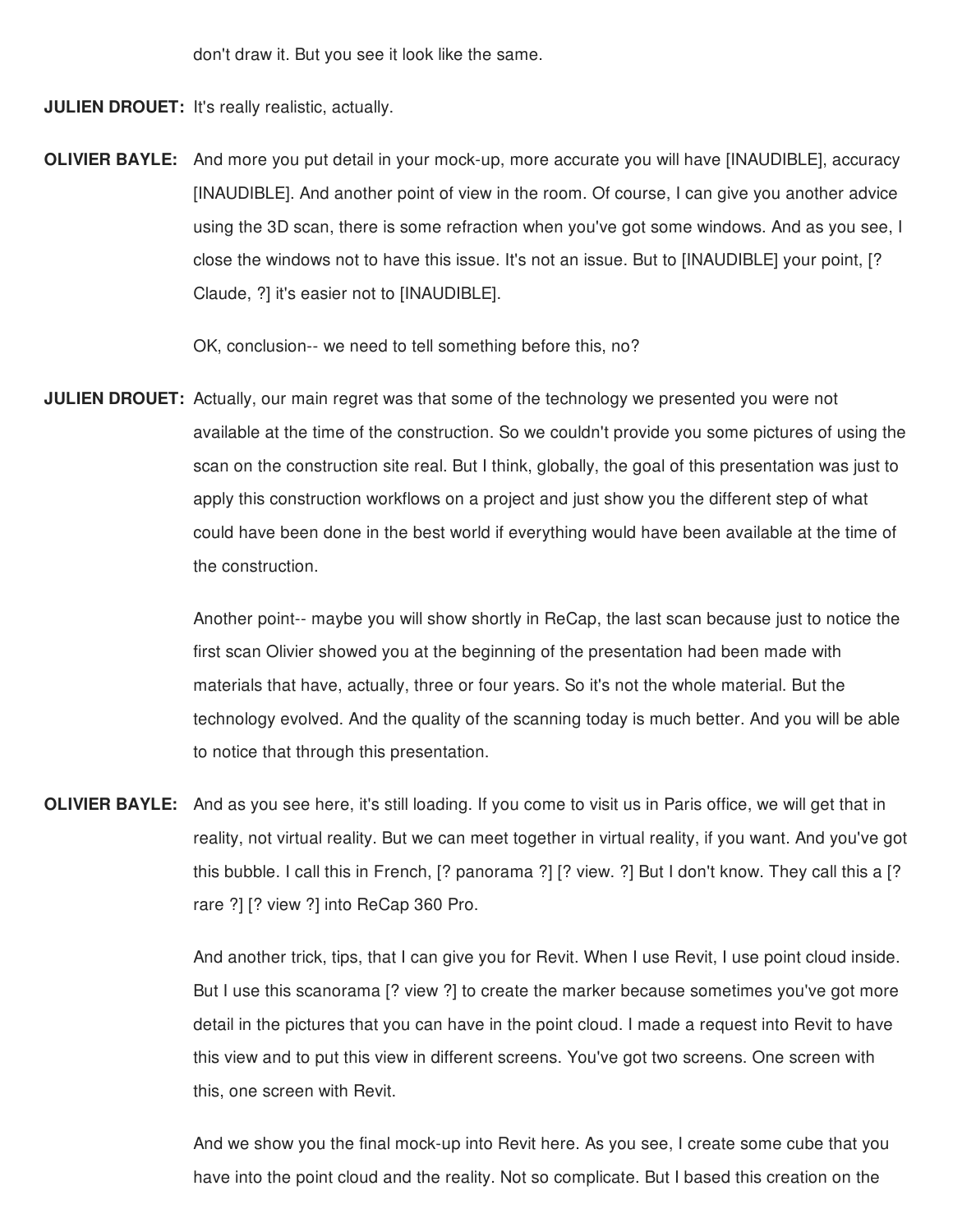point cloud. Now, you can create a very detailed mock-up.

At the end, our conclusion-- first, we tried to show you what is the best way using our software material from Leica. As I said, it could be used by other material [INAUDIBLE] follow [INAUDIBLE] because ReCap 360 [INAUDIBLE] could embedded a lot of Formit [? or ?] [? file, ?] point cloud. And of course, we want to show you what is the best practices to bring your point cloud into the construction site. And we turn it into Revit for question of quality. It's important to deliver to the customers the right mock-up.

And basing our mock-up on top of the point cloud, we are very accurate mock-up. That means there is no differences between what is scanned and your mock-up. And of course, if your mock-up, it is very accurate, you will have a BOM bill of material-- very accurate also.

- **JULIEN DROUET:** Important to notice, so this integrated BIM process and this new tool, such as this robotic station, accelerate the traditional layout process.
- **OLIVIER BAYLE:** In France-- I don't know in US-- in France.
- **JULIEN DROUET:** That's another point, interesting, that this robotic station allow you to work alone. So in a traditional layer process, you need to have someone with this station, and another guy on the other side because the process is manual. And it's two people, at least. With this robotic station, the robot is able to find the prism or to show you directly rarities. And you can work alone.

So you save money. You save time. And [INAUDIBLE] as well. So you work faster. The information are safer because through this BIM 360 process, the information are stored on the cloud and you are sure it is up-to-date. So I think you heard a lot this week about our goal with a single environment of truth for all the data. So that's also important. And finally, you get something with a better quality. And everyone is happier with that, especially the customer, to get an [INAUDIBLE] model that is on a high quality realized.

**OLIVIER BAYLE:** Yes, before to leave us, and before to have a Q&A session, just a reminder-- subscribe to our Village BIM blog. There is a lot of stuff. We show you just a little part. But you've got a lot of things about [? NEP ?] stuff, [INAUDIBLE] stuff based on Revit. But you've got a lot of stuff about ReCap 360 Pro. You will have some stuff about Stingray. And of course, we are focused on the visionary of AutoDesk. And you can get some good information. And of course--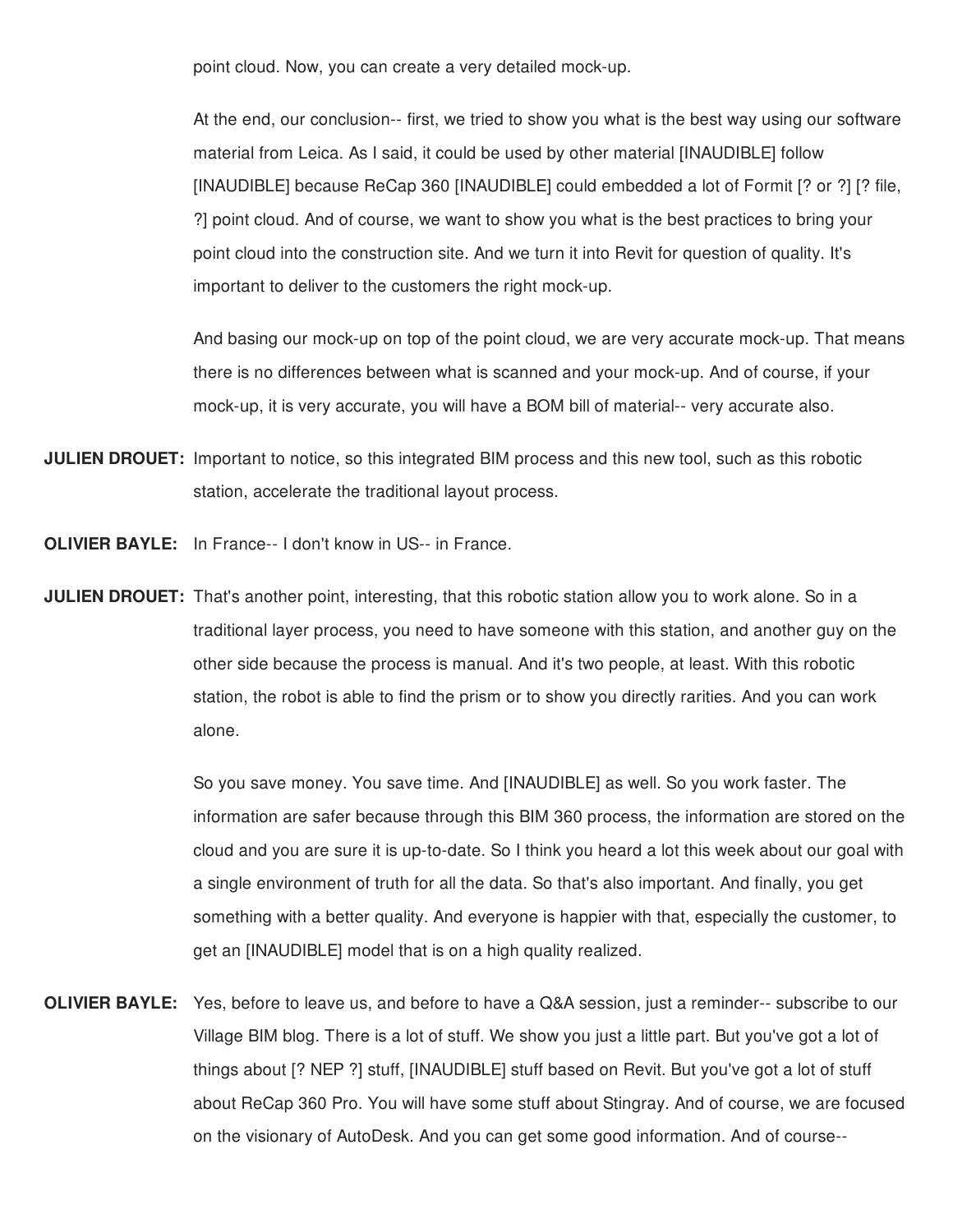**JULIEN DROUET:** And Google Translate can help you because we write in French.

## [INTERPOSING VOICES]

**OLIVIER BAYLE:** But it's a way to learn French also. We speak in English. We try to speak in English. And if you're interested in geospatial and infrastructure stuff, you have two other good French blogs also. Geospatial Made in France and Civil Made in France. We are present on Facebook and Twitter. And thank you for attending. And now, we fight.

**JULIEN DROUET:** Do you have any questions?

- **OLIVIER BAYLE:** We are fully prepared.
- **JULIEN DROUET:** OK so, bu--
- **AUDIENCE:** On your blogs, does it go into more detail about more technicalities of this? I'd like to try this. I'd like to trial it, but I'm not the most technical of people. So is it gonna be a more step-by-step process [INAUDIBLE]
- **JULIEN DROUET:** On this topic, especially, you can find some more detailed information. We did different webinars this year around this. So you will have the link in different articles to find this information. Certainly, also, based on this presentation we, will blog it and make available more material to explain exactly what would happen so that our readers in France that couldn't be--
- **OLIVIER BAYLE:** So in videos that we have done on our YouTube channel, but unfortunately it is French. And some time, I've got some English video. And there is a very interesting video because, as I remember, I made a series of five videos showing starting to the reality. Keeps reality into point cloud, puts the point cloud into Revit. Into Revit-- make the mock-up that you want-- bill of material. And I made another video using this mock-up, put this mock-up into CFD software. You know CFD. It's a simulation. CFD software, [INAUDIBLE] calculation.

And I bring this calculation and the mock-up into Showcase. It's another software in AutoDesk. And you've got a full analysis of your flow because you see flow of your particle of air, air particle. And it's very nice. And I encourage you to see this video. I will post it into our session to [? be ?] [? informed. ?] And it is to show you that you can start to create the virtual reality for major simulations and maybe to create your new model because you change some things after you send it to the site construction with the technology shown before. But there is a lot of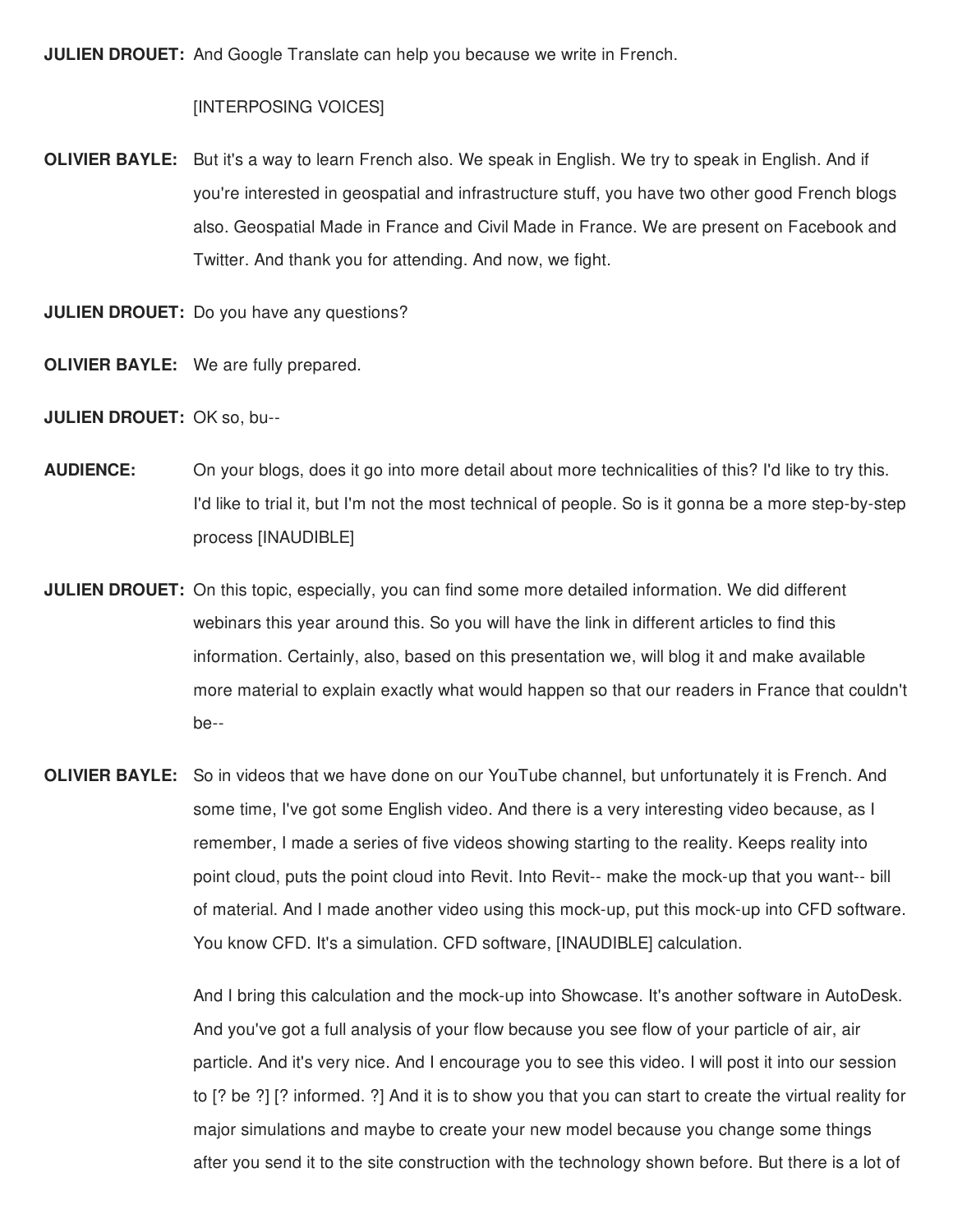stuff.

**JULIEN DROUET:** You had a question.

- **AUDIENCE:** I know that you realize that your [INAUDIBLE] scanner [INAUDIBLE]. But did you guys maybe come to the conclusion during the project that using that during construction, or taking multiple laser scanners while you're in construction to the model in the construction phase to make it [INAUDIBLE] as the real one?
- **JULIEN DROUET:** On our example, we didn't do that, so you noticed. But you're right. That could be also something interesting to use the scanning. But during the construction phase to adapt and not to be in the situation, we just showed where you noticed, at the end, after all the finishing had been done. So through this workflow, using scanning during the construction phase, can avoid you to make some mistakes that we need then to rebuild something. So if you have a shift, for instance, on the wall, then we will involve a lot of issues with the piping stuff, with everything. So you can fix it really quickly and stay upstream in the process. So yes, you're right. That's something that could have been done. So we didn't present it here. But yes, that would have been interesting.
- **OLIVIER BAYLE:** And we say that maybe you can also bring into your workflow, [INAUDIBLE] because a point cloud has a point that you stake out into the site. You can give this information to [? fill, ?] to correct something. I don't know [INAUDIBLE]
- **JULIEN DROUET:** Yeah. As generally now, BIM 360 Field is working with BIM 360 Glue model. So at the moment, you get the information from a verification point that is not exactly where it should have been [INAUDIBLE] is supposed to be.

You are able to create an issue and then go on through your workflows. It's a way also to manage your quality. So you're right, BIM 360 Field can be part of a more global workflow involving this scanning and robotic station. Yes?

**AUDIENCE:** That was actually a similar question to what I had [INAUDIBLE] as well. And it's not so much-- [INAUDIBLE] construction phase in addition to doing it after construction. But the reason I'm thinking of [INAUDIBLE] during construction is that not just to correct the [INAUDIBLE] but also to document where you're installing your services-- your plumbing, your pipes, your [INAUDIBLE], anything that's behind the drywall, behind the [INAUDIBLE] that you can't see after it's finished. So it becomes more of a tool for documentation.